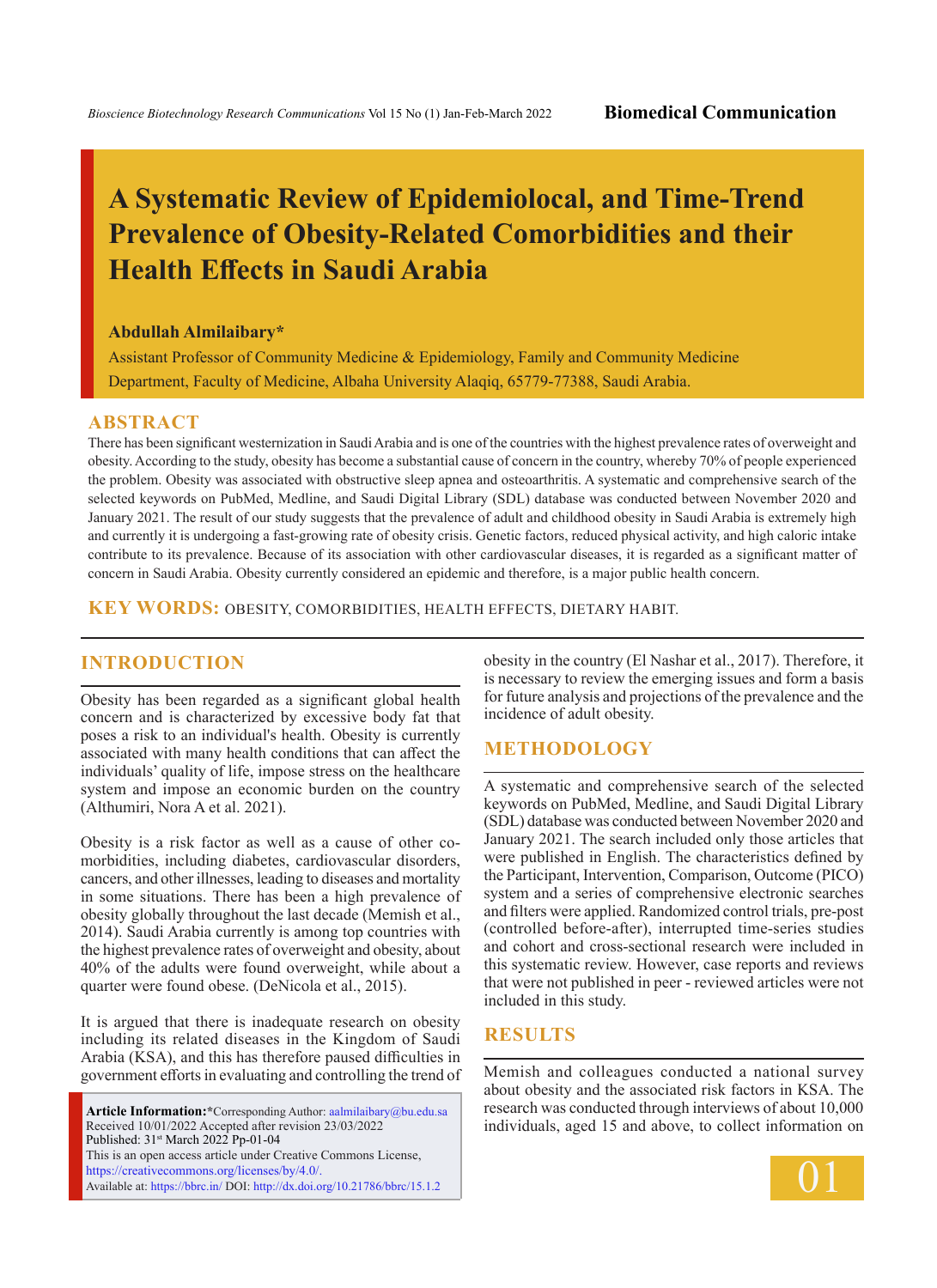## Almilaibary

their social and demographic features, physical activities, dietary and health-related habits, accessibility to health services, and respondents' chronic diseases. The interviews to determine the factors were computer-assisted personal interviews. Of the total respondents 28.7% were found obese, that is, BMI higher than 30 kg/m2, which is more common in women than men. Amongst men, obesity was found to be related to the dietary pattern, physical activity, diabetes, hypercholesterolemia, hypertension, and marital status. Amongst the female obesity is linked to a positive history of chronic illnesses, hypertension marital status and education (Memish et.al. 2014).



A recent study (Horaib et al., 2013) discovered that, the obesity may be a problem brought about by unhealthy dietary habits, lack of physical exercise, consumption of unhealthy food, and the increased psychological stress. Horaib et al. examined the relationship between obesityassociated gene (FTO), fat mass, obesity (BMI), glucose, and other metabolic related traits in Saudi population. It is important to note that the FTO gene's effect can be a factor that could influence the success of efforts to curb obesity, for example, lifestyle interventions (physical activity/ dietary habits).

On the other hand, this gene performance may be influenced by environmental or lifestyle factors. At that the FTO can impact on heightened food consumption and craving for high-calorie foods bringing about a lifestyle; this with factors such as age put into consideration whereby it mainly occurs between 7 and 20 years hence obesity due to FTO's is most common in childhood and adolescents seen through SNPs (Kalantari et al.,2016). The study data is that of 186 female university students, whereby one third have higher glucose levels than usual while a tenth is not obese. However, 50% of the "T" allele students have FTO which is heterozygous.

Understand lifestyle factors and their contribution to obesity among the youth is vital. Data collected from 1400 female and 2906 male secondary school students ascertained this fact. Study participants were living in Al-Khobar, Riyadh and Jeddah, KSA (Al Hazzaa et al., 2014).

Obesity and overweight among males and females have a prevalence of 43.6% and 34.8%, respectively. This is based on anthropometric measurements such as BMI, dietary habits, and physical exercise. Obese adolescents are found to be less active compared to non-obese adolescents. It was found that obesity is significantly inversely proportional to the level of physical activity, vegetable intake, the consumption of sweetened beverages and frequency of meals consumed (Al Mohaimeed et al., 2015).

A study (Elbadawi et al., 2015) to address obesity in school going children in Saudi Arabia, consisting of primary school children aged 6-10 years, show that the average Basal Mass Index is high, while the average body fat is relatively lower in females than males. Therefore, the obesity prevalence is higher in females than in males. The result of our study suggests that the prevalence of adult and childhood obesity in Saudi Arabia is extremely high and currently it is undergoing a fast-growing rate of obesity crisis. Genetic factors, reduced physical activity, and high caloric intake contribute to its prevalence. Because of its association with other cardiovascular diseases, it is regarded as a significant matter of concern in Saudi Arabia.

# **Discussion**

The studies also highlight the association between obesity and diabetes, hypertension, and hypercholesterolemia and what can be termed as a gap that has led to the problem's escalation is the lack of deep understanding and consideration of the risk factors and their relationship. As earlier mentioned, the increase in weight is a contributive aspect of genetics, individual behaviors, and environmental or social-economic factors. The result indicates that obesity is a significant economic burden in Saudi Arabia (Malkin et. al. 2022). Some of the points to be considered in individual behaviors are dietary tendencies; this is directly related to body weight outcomes due to caloric intake. The other individual behavior factor is physical activity. Environmental factors are the neighborhood characteristics regarding healthy foods environments compared to environments with restaurants and fast-food joints, presence of recreational facilities to encourage physical activity, etc.

Another study to determine the prevalence of obesity and overweight among clients attending health centers in Southwestern region of the kingdom, in the year 2019 showed that obesity has become a significant health issue of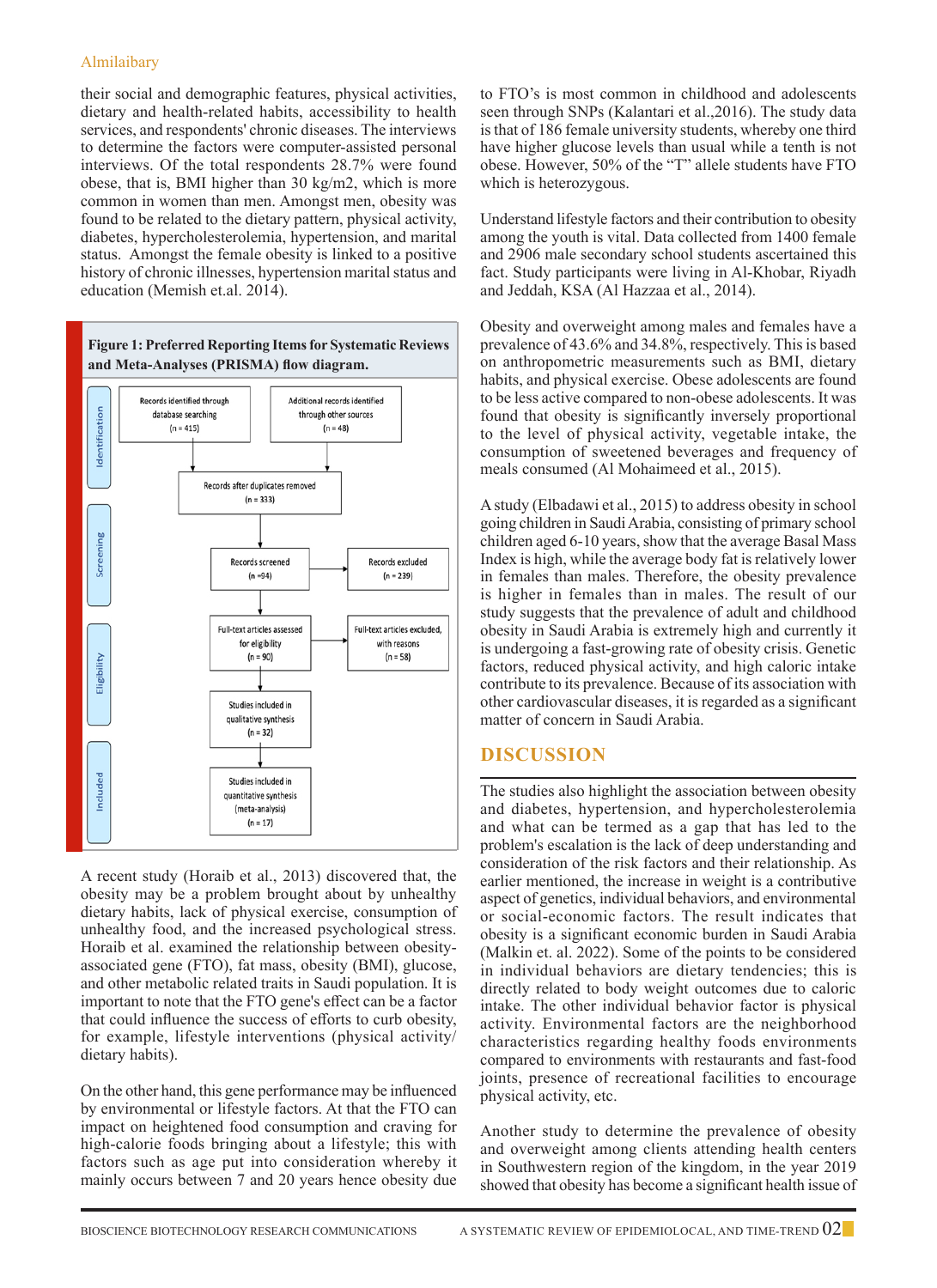this 21st century since it has significantly contributed to the occurrence of cardiovascular conditions in most third world countries. The study examined 1681 adult patients, and from the findings of the study, the prevalence of obesity and overweight was 27.6% and 38.3% respectively prevalence of hypertension was highly associated with obesity. An outstanding finding was that the prevalence of overweight and obesity was linked to a higher monthly income. Therefore, according to the study, obesity and overweight are major public health concerns that require interventions in a bottom-up approach, starting with community level and primary prevention programs (Al-Qahtani,2019).

Over the last few years, the overweight and obesity rates of have increased mainly due to consumption of food with high caloric content and a decrease in physical activity. Weight management, characterized by increased physical exercise brings forth better health outcomes for obese individuals. Increased physical exercise for obese individuals increases physical fitness and decreases the risk for the development of eating disorders such as bulimia nervosa and anorexia nervosa, which contribute to psychosocial effects. The study pointed out that there is limited research on the incidence and prevalence of obesity and overweight at the primordial, community-level (Al-Qahtani,2019).

An array of factors that contributed to the rising incidence of obesity, in broader terms, were classified as environmental, behavioral, and biological factors. Behavioral factors included high-fat consumption and sedentary lifestyles. The study also linked obesity with high socioeconomic status. People with a high socioeconomic status spent less energy in daily activities; thus, energy intake was more than body requirements. The study concluded that obesity prevalence differed among various age groups and occupations. The risk factors included family history and dietary patterns. It also emphasized that its vital to create awareness on obesity and overweight and formulate strategies to address these disorders (M Alqarni, 2016).

A study focusing on the prevalence of overweight and obesity among children between two to twenty years demonstrated the epidemiological features indicating that, eastern Saudi Arabia had the highest obesity prevalence rate. The risk factors were higher parental education and a sedentary lifestyle. It was concluded that there is an increasing rate of obesity in childhood in Saudi Arabia which necessitates immediate intervention. There is a need to address the cultural factors that are associated with the high rates of obesity in the country (Hammad et al., 2017). Drastic changes have occurred in the last four decades, which is notable from the significant rising prevalence and occasions of diseases related to a sedentary lifestyle, including ischemic heart diseases, metabolic disorders, and hypertension (Al Daghri et al., 2011).

Obesity and overweight are the two most common causes of coronary artery disease, especially in the female. KSA conducted a national health survey by obtaining data among over 15,000 households between the ages of 30-70 (Ahmed et al., 2014); the researchers reported the prevalence of obesity and overweight at 35.5% and 36.9% respectively. Females are considered more obesity, while males are significantly more overweight. Another risk factor that resulted from this is the rise of diabetes cases. This is mainly the rise of type two diabetes amongst individuals of 45 years and above if they are found to be overweight or obese. Moreover, excess weight gain amongst young adults may present as a significant risk for diabetes (Reilly, 2011).

Cancer is another factor associated with obesity. Statistics site that an estimated 6% of all cancers are attributed to obesity. The percentage goes up to 7% in women and is about 4% in men (Elkum et al., 2014). Obesity in women thus has been understood to cause breast cancer. A study was conducted to determine this consisted of other different causal factors put in place; in this respect, therefore, the selected sample consisted of illiterate, employed or married women who were obese. Furthermore, in the study, age was also a consideration conducted between women of 22-75 years. According to the results stage, II tumors stood at 56.7%, while stage III tumors were 38.4% (Elkum et al., 2014). According to a study conducted on school-going children to determine the impact of obesity on physical, social, and emotional behaviors, 46% of obese children showed increased stress levels, which interfered with their interaction with other kids (Al-Agha et al., 2016).

With all those outlined, additional research on the interventions put in place, their responses, and impacts resulting from the interventions. It is essential to conduct this on diverse individuals and with individuals with different characteristics. Genetics, individual behaviors, environmental or social-economic should be deeply examined and discussed since they form the critical aspects of most challenges. Other research gaps that could be conducted are on the relationships between the above factors and their expediting overweight and obesity prevalence in the Kingdom of Saudi Arabia.

# **Conclusion**

As obesity becomes more common, so do the risk factors, especially in Saudi Arabia, where it is more prevalent than it is worldwide. Obesity treatment typically involves one of three treatment modalities, with psychosocial therapies receiving much less attention. Public health experts, practitioners, and policymakers are urged to apply results to speed up the decrease in the incidence of obesity throughout Saudi Arabia. Obesity currently considered an epidemic and therefore, is a major public health concern.

**Data Availability Statement:** The database generated and /or analysed during the current study are not publicly available due to privacy, but are available from the corresponding author on reasonable request.

**Conflict of Interest:** Author declare no conflicts of interests to disclose.

# **References**

Ahmed, H. G., Ginawi, I. A., Elasbali, A. M., Ashankyty, I. M., & Al-Hazimi, A. M. (2014). Prevalence of obesity